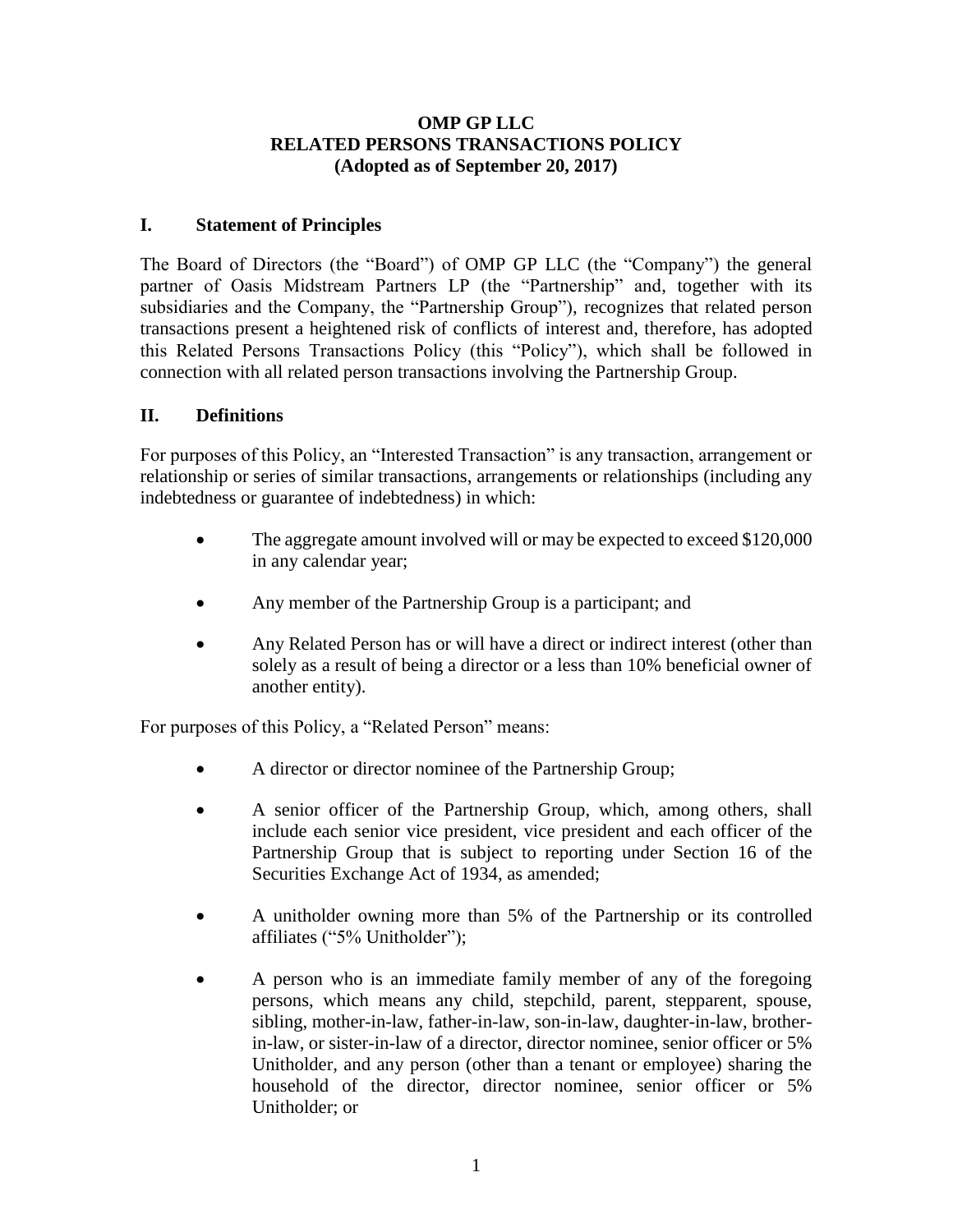Any firm, corporation or other entity in which any of the foregoing persons is a partner or principal or in a similar position or in which such person has a 10% or greater beneficial ownership interest.

# **III. Approval Procedures**

Prior to entering into an Interested Transaction, the Audit Committee of the Board (the "Committee") shall review the material facts of such Interested Transaction and either approve or disapprove of the entry into the Interested Transaction, subject to the exceptions described below. If advance Committee approval of an Interested Transaction is not feasible, then the Interested Transaction shall be considered and ratified (if the Committee determines it to be appropriate) at the Committee's next regularly scheduled meeting. In determining whether to approve or ratify an Interested Transaction, the Committee will take into account, among other factors it deems appropriate, (1) whether the Interested Transaction is on terms no less favorable than terms generally available to an unaffiliated third-party under the same or similar circumstances, (2) the extent of the Related Person's interest in the transaction and (3) whether the Interested Transaction is material to the Partnership Group.

The Committee has reviewed the Interested Transactions described below in Section IV and determined that each of the Interested Transactions described therein shall be deemed to be pre-approved or ratified (as applicable) by the Committee under the terms of this Policy. In addition, the Board has delegated to the Committee's Chairman the authority to pre-approve or ratify (as applicable) any Interested Transaction with a Related Person in which the aggregate amount involved is expected to be less than \$120,000. In connection with each regularly scheduled meeting of the Committee, a summary of each new Interested Transaction deemed pre-approved under Section IV below and each new Interested Transaction pre-approved by the Chairman in accordance with this paragraph shall be provided to the Committee for its review.

No director shall participate in any discussion or approval of an Interested Transaction for which he or she is a Related Person, except that the director shall provide all material information concerning the Interested Transaction to the Committee.

If an Interested Transaction will be ongoing, the Committee may establish guidelines for the Partnership Group's management to follow in its ongoing dealings with the Related Person. Thereafter, the Committee, on at least an annual basis, should review and assess ongoing relationships with the Related Person to confirm that they are in compliance with the Committee's guidelines and that the Interested Transaction remains appropriate.

### **IV. Standing Pre-Approval for Certain Interested Transactions**

The Committee has reviewed the types of Interested Transactions described below and determined that each of the following Interested Transactions are deemed to be preapproved or ratified (as applicable) by the Committee, even if the aggregate amount involved exceeds or will exceed \$120,000.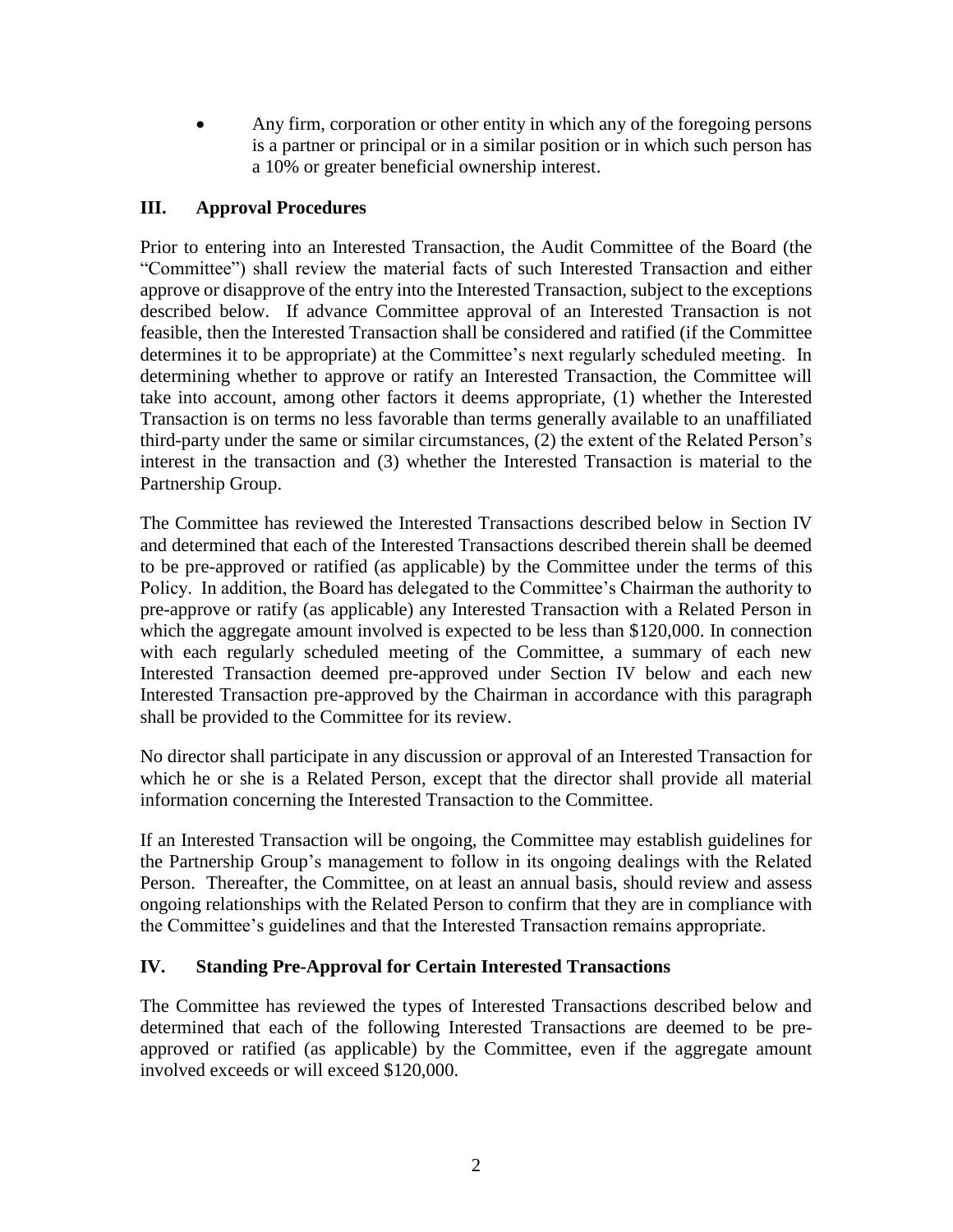# *A. Employment of Executive Officers*

Any employment by the Partnership Group of an executive officer of the Partnership Group is pre-approved or ratified (as applicable) if the executive officer is not an immediate family member of another executive officer or director of the Partnership Group and the compensation is approved by the Board or a committee thereof.

### *B. Director Compensation*

Any compensation paid to a director is pre-approved or ratified (as applicable) if the compensation is approved by the Board or a committee thereof.

# *C. Certain Transactions with Other Companies*

Any transaction with another company at which a Related Person's only relationship is as an employee (other than an executive officer), director or beneficial owner of less than 10% of that company's units is pre-approved or ratified (as applicable) if the aggregate amount involved for any particular service does not exceed the greater of \$500,000 or 25% of that company's total annual revenues.

# *D. Certain Partnership Group Charitable Contributions*

Any charitable contribution, grant or endowment by the Partnership Group to a charitable organization, foundation or university at which a Related Person's only relationship is as an employee (other than an executive officer) or a director is preapproved or ratified (as applicable) if the aggregate amount involved does not exceed the lesser of \$200,000 or 10% of the charitable organization's total annual receipts.

### *E. Transactions where All Shareholders Receive Proportional Benefits*

Any transaction where the Related Person's interest arises solely from the ownership of the Partnership's units and all holders of the Partnership's units received the same benefit on a pro rata basis (e.g., distributions) is pre-approved or ratified (as applicable).

### *F. Transactions Involving Competitive Bids*

Any transaction involving a Related Person where the rates or charges involved are determined by competitive bids is pre-approved or ratified (as applicable).

### *G. Regulated Transactions*

Any transaction with a Related Person involving the rendering of services as a common or contract carrier, or public utility, at rates or charges fixed in conformity with law or governmental authority is pre-approved or ratified (as applicable).